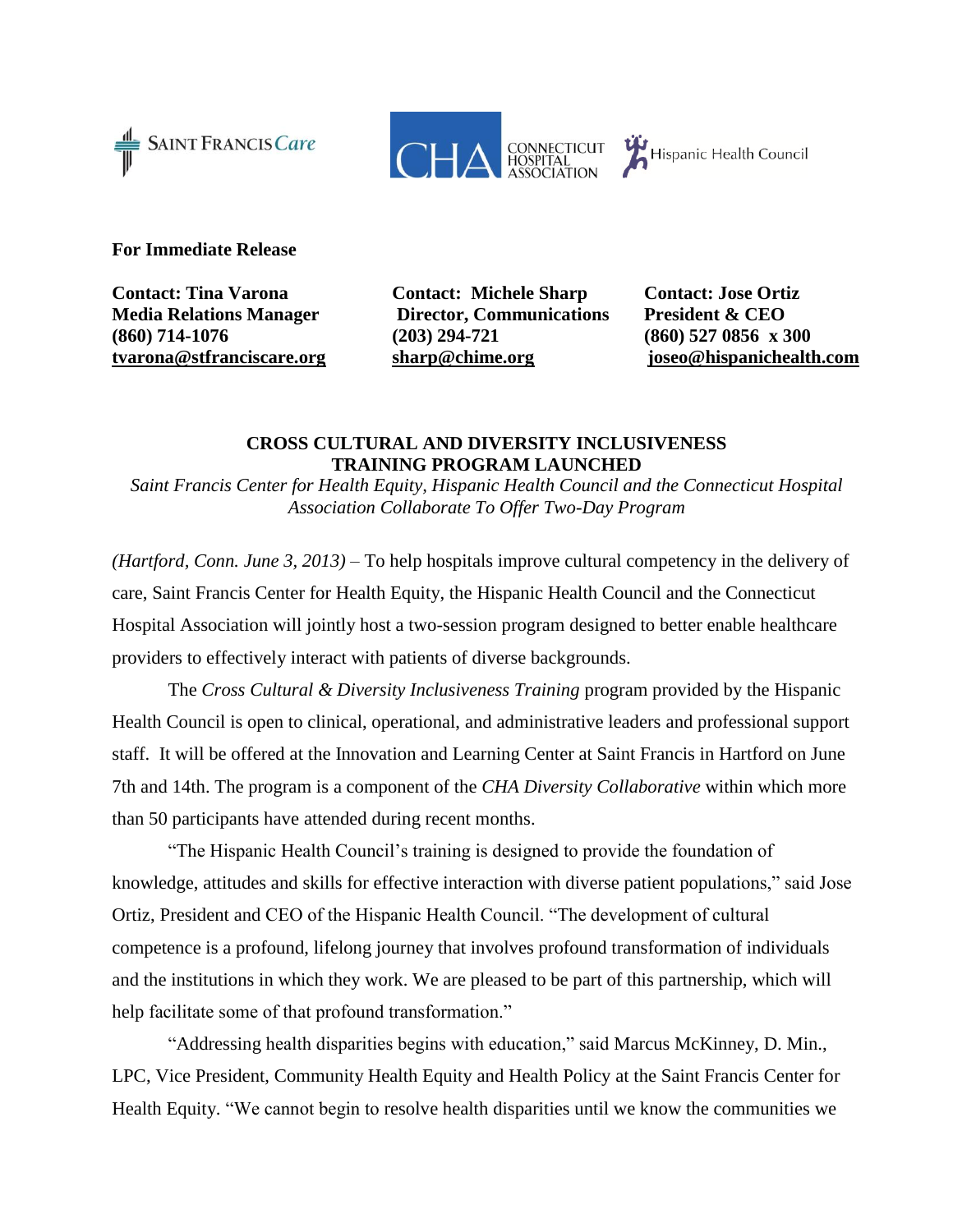are trying to serve. Better conversations between healthcare providers and patients lead to better outcomes."

"Connecticut hospitals are committed to achieving health equity, increasing diversity, and eliminating health disparities. Cultural competence education is essential to fostering a culture that embraces the diversity among caregivers and patients," said Marie Spivey, EdD, RN, Vice President, Health Equity, Connecticut Hospital Association. "This program will greatly benefit diverse populations in Connecticut, and result in raising awareness of our understanding of the need to reduce health disparities, improve health and healthcare outcomes of vulnerable populations, and lower costs."

During the program, participants will be asked to examine their own heritage and identity in order to explore how personal cultural values, assumptions and beliefs influence the delivery of care. Participants will also explore the impact of stereotyping and blaming the victim in patientprovider interactions, and develop communication skills to address differences in perspectives that can surface in the context of providing healthcare services to diverse patient populations.

CHA, along with member hospitals, developed the *Diversity Collaborative* in 2011 to achieve health equity, increase diversity, and eliminate health disparities. The first-in-the-nation collaborative has been recognized as a national model. One essential element of this program is cross-cultural education of healthcare professionals as a strategy to eliminate these disparities.

The Saint Francis Center for Health Equity works with grassroots neighborhood organizations, caregivers, health professionals, researchers, foundations, state agencies and others to eliminate health disparities in the communities it serves.

## **About Saint Francis** *Care*

Saint Francis *Care* is an integrated healthcare delivery system established by Saint Francis Hospital and Medical Center, an anchor institution in north central Connecticut since 1897. Licensed for 617 beds and 65 bassinets, it is a major teaching hospital and the largest Catholic hospital in New England. Other major entities of Saint Francis *Care* include The Mount Sinai Rehabilitation Hospital, the Connecticut Joint Replacement Institute, the Hoffman Heart and Vascular Institute of Connecticut, the Saint Francis/Mount Sinai Regional Cancer Center, the Joyce D. and Andrew J. Mandell Center for Comprehensive Multiple Sclerosis Care and Neuroscience Research, and Saint